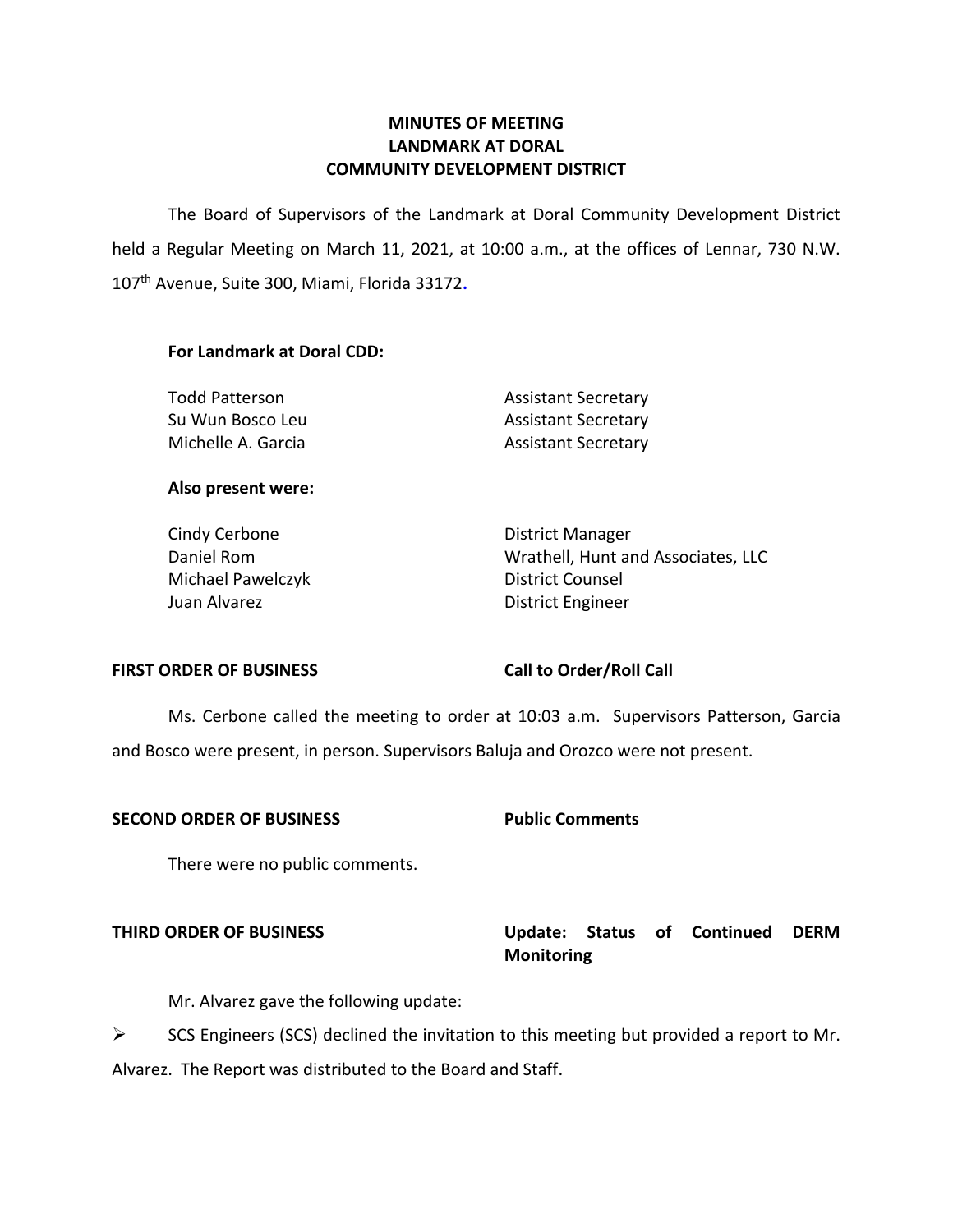Ms. Baluja joined the meeting and stated it was difficult to hear the proceedings due to the echo in the meeting room. Ms. Cerbone would call Ms. Baluja with an update after the meeting and forward an audio link to Ms. Baluja and Ms. Orozco.

 $\triangleright$  The one-page Report included a brief history of the lake. The Lake is artificial and was excavated, with the existing soil being used for filling purposes and then the muck in the bottom of the lake was disposed of, which was and still is standard practice in many development projects.

 ➢ The Department of Environmental Resources Management (DERM) issued a permit requiring monitoring to make sure that there are no metals in the lake that exceed certain County standards. In this particular case, the soil and ground water iron concentrations exceed certain Miami-Dade County standards.

 $\triangleright$  The study aimed to find the limits of the iron concentrations, which have yet to be found, so that DERM may impose future restrictions within the CDD, including in a few of the residential areas around the lake.

 ➢ DERM recommended future monitoring to make sure that iron concentrations are not expanding; additional wells and monitoring was anticipated.

 $\triangleright$  The matter remained ongoing.

 the expenses related to DERM monitoring and SCS removed the dollar amount cap. She inquired about the fund source if or when the construction funds are depleted and asked Mr. Alvarez to help incorporate the ongoing DERM monitoring in the proposed budget that would be presented in May. Ms. Cerbone stated only approximately \$100,000 remained in the construction fund, as

 Discussion ensued regarding DERM, a Declaration of Restrictive Covenant that could help lessen the impact of the continued monitoring expense, when and by which Developer the District continues to pay for studies, if they are not helpful, Mr. Alvarez stated DERM wants to know the extent of what they consider deviations from the norm. lake was constructed, drainage pipes, wells and the conditions of the permit. Asked why the

 Mr. Bosco expressed frustration with the ongoing monitoring of the lake and wanted the DERM matter to be closed. Mr. Alvarez would provide Mr. Bosco with several Engineer's

2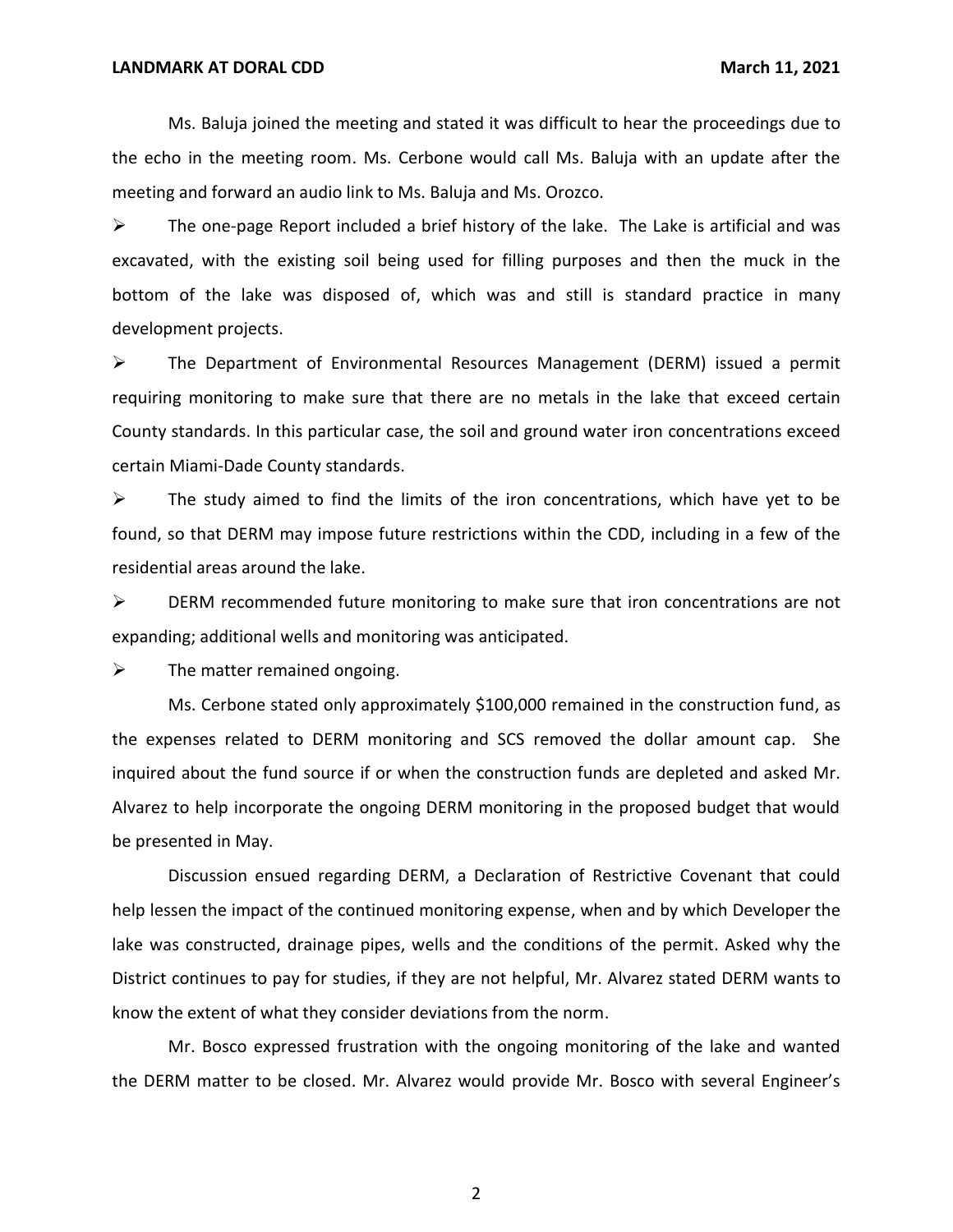Reports regarding the well and iron concentrations. Ms. Cerbone will collaborate to create a new line item in the budget for ongoing DERM monitoring.

### **FOURTH ORDER OF BUSINESS** Discussion: Additional Placement of Speed  **Limit Signs and Strategic Placement of Speed Bumps**

 Ms. Cerbone stated that Mr. Bosco inquired about traffic control. She asked Mr. Alvarez to explain the process and requirements to expand signage related to traffic control notices or devices within the community.

Mr. Alvarez reported the following:

 $\triangleright$  Speed limit signs on residential streets are optional and not required by Florida Statutes.

 $\triangleright$  The urban design of the CDD compels motorists to drive no faster than 30 miles per hour (mph).

 $\triangleright$  In his opinion, the community would start to look like a highway and lose its residential character if speed limit signs are installed and speed calming devices, such as speed bumps, could delay emergency vehicles by several minutes, which is critical in emergency situations.

 $\triangleright$  To install speed limit signs and traffic calming devices, the CDD must produce a traffic study showing that 85% of drivers are exceeding the speed limit and that there is a consensus among residents living within the community that they are in favor of installing these devices.

 Discussion ensued regarding a neighboring community with speed bumps, the City of Doral, the HOA, enforcement, engaging off-duty police officers and road ownership. Mr. Pawelczyk stated, for budgetary purposes, it would cost the District \$10,000 to \$15,000 to conduct a traffic study and, in his experience, many traffic studies do not reach the necessary 85% of violators of the 30 mph speed limit necessary to facilitate approval of additional signage.

#### ■ Acceptance of Unaudited Financial Statements as of January 31, 2021

#### **This item, previously the Sixth Order of Business, was presented out of order.**

Ms. Cerbone presented the Unaudited Financial Statements as of January 31, 2021. She discussed the Balance Sheet and asked the following about "Area management services":

 Ms. Cerbone: Could you describe what occurs under the line item "Area management services"?

3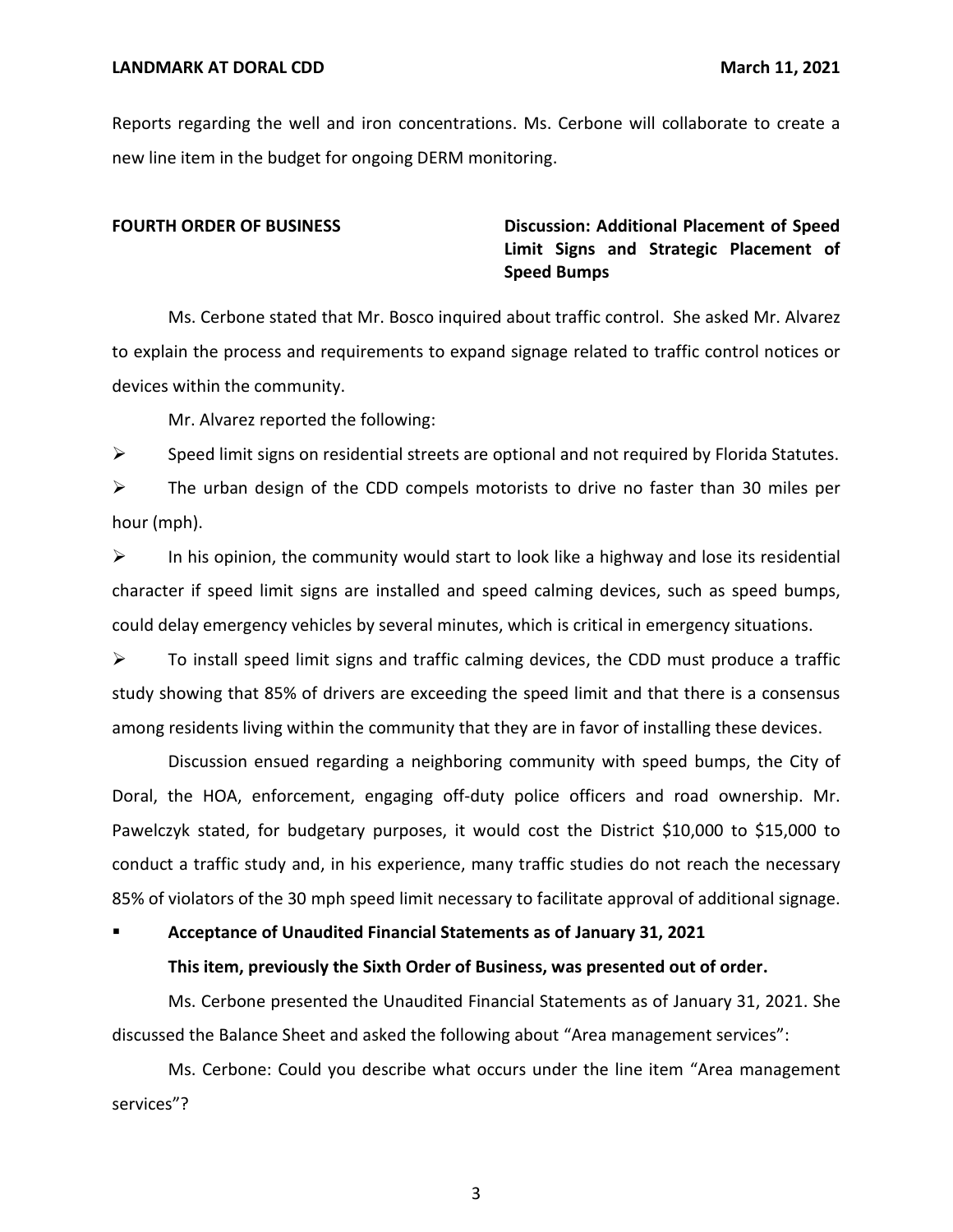Mr. Alvarez: Yes, that is the lake and wetland contract.

Ms. Cerbone: And what do they physically do when they come out?

 Mr. Alvarez: The Stormwater Management District and DERM permits mandate that no more than 85% of the plantings that are planted in the preservation areas survive and mandate that a percentage of plants are exotic, so the contractor goes there monthly to identify the exotic plants, pull them out, spray them and make sure that they comply with South Florida Water Management District (SFWMD) mandates.

Ms. Cerbone: Do they produce written inspection reports that they submit?

 Mr. Alvarez: Every month they send a report, which goes to the District, together with the bill, which is then submitted to the Accounting Department.

 Ms. Cerbone asked if any Board Members would like to receive copies of the invoices or inspection reports. Mr. Bosco voiced his dissatisfaction with the lake and wetland contractor and urged the Board to consider terminating the contract and engaging another provider. Ms. Cerbone stated the "Groundwater sampling" line item would be expanded in the new fiscal year or given a separate line item.

 **On MOTION by Mr. Patterson and seconded by Ms. Garcia, with all in favor, the Unaudited Financial Statements as of January 31, 2021, were accepted.** 

 ▪ **Approval of January 14, 2021 Regular Meeting Minutes** 

 **This item, previously the Seventh Order of Business, was presented out of order.** 

Ms. Cerbone presented the January 14, 2021 Regular Meeting Minutes.

 **On MOTION by Mr. Patterson and seconded by Mr. Bosco, with all in favor, the January 14, 2021 Regular Meeting Minutes, as presented, were approved.** 

**FIFTH ORDER OF BUSINESS** Discussion/Consideration: CDD and HOA **Maintenance Services** 

 Ms. Cerbone stated it was necessary to discuss a few of the District's service contracts, including the Maintenance Agreement with the HOA, Lake and Wetland Contract and the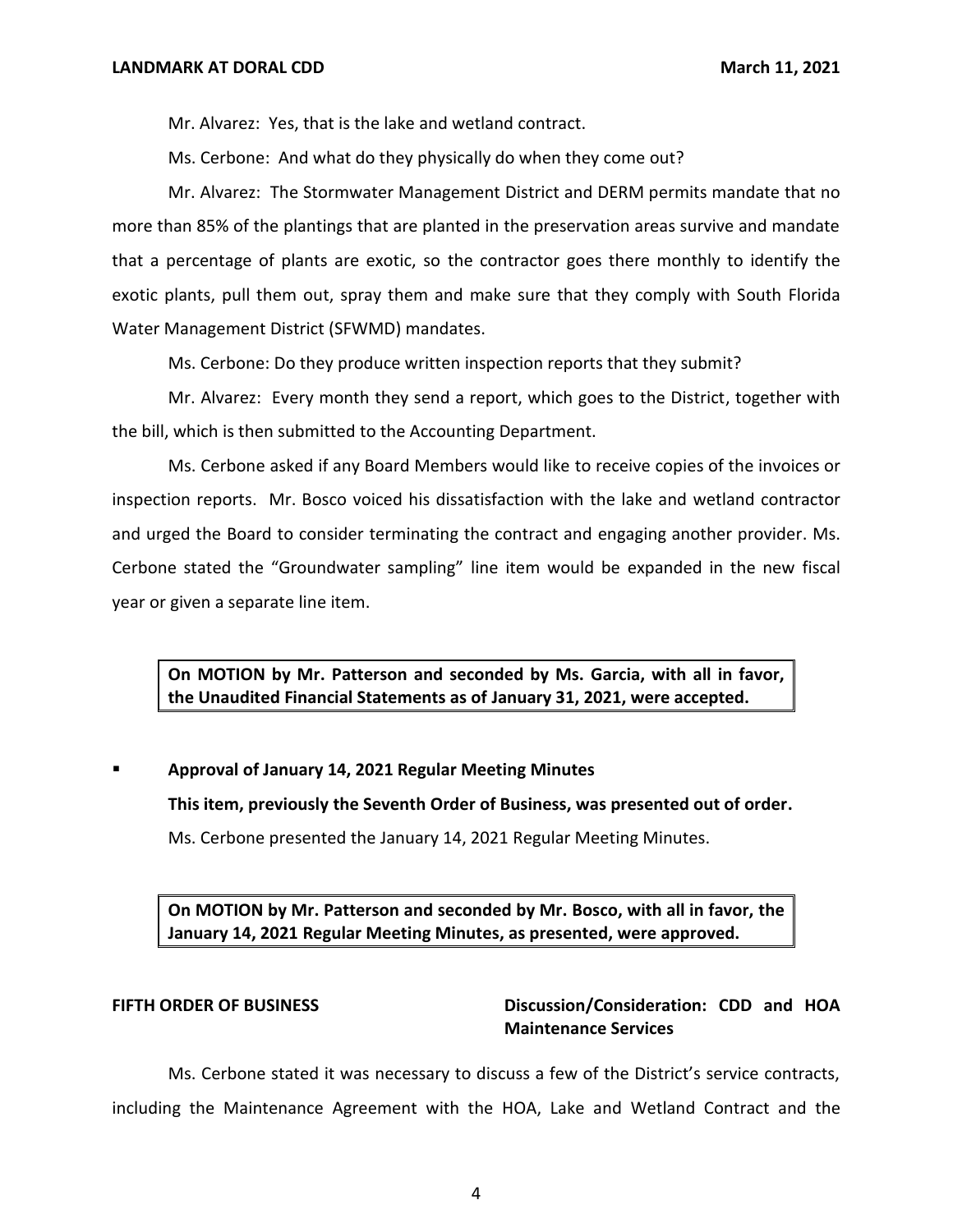Florida Power & Light (FPL) Trail/Bike Path Contract and how it might tie in with the District's Agreement with the HOA and/or Lake and Wetland Management.

## **A. Updated Exhibit A to First Amendment to HOA Maintenance and Parking Enforcement Agreement**

 Ms. Cerbone stated this was related to the Maintenance Agreement exhibits and could be skipped for now.

#### **B. Consideration of Additional CDD and HOA Maintenance Services Responsibilities**

 Ms. Cerbone stated the non-EHOF/Lennar portion of the bike trail is not clearly defined in the Maintenance Agreement because the bike path is on CDD land and the final work was only recently completed; the Developer/contractor tries to maintain the area properly, especially if it is being used. This was brought up because, later in the agenda, the Board would consider conveyance of a permit and the improvement and there is no budget to maintain the Lennar portion of the bike trail.

 Discussion ensued regarding the bike path conveyance, permit transference to the CDD, drainage and flooding concerns, the Maintenance Agreement with the HOA, the asphalt, increasing assessments to fund future road repairs, seal coating, etc.

 Mr. Pawelczyk stated the CDD should budget for and control major projects, such as the roads, and allow the HOA to manage standard maintenance items. Mr. Bosco expressed dissatisfaction with how the HOA is maintaining the community. Ms. Cerbone suggested that the Board direct the District Engineer to perform an annual inspection and provide a and resolve reported issues within 30 days. recommendation of repairs and maintenance. She could send a letter asking the HOA to rectify

#### **Acceptance Statements as of January 31, 2021 SIXTH ORDER OF BUSINESS Acceptance of Unaudited Financial**

This item was presented following the Third Order of Business.

**SEVENTH ORDER OF BUSINESS Approval of January 14, 2021 Regular Meeting Minutes**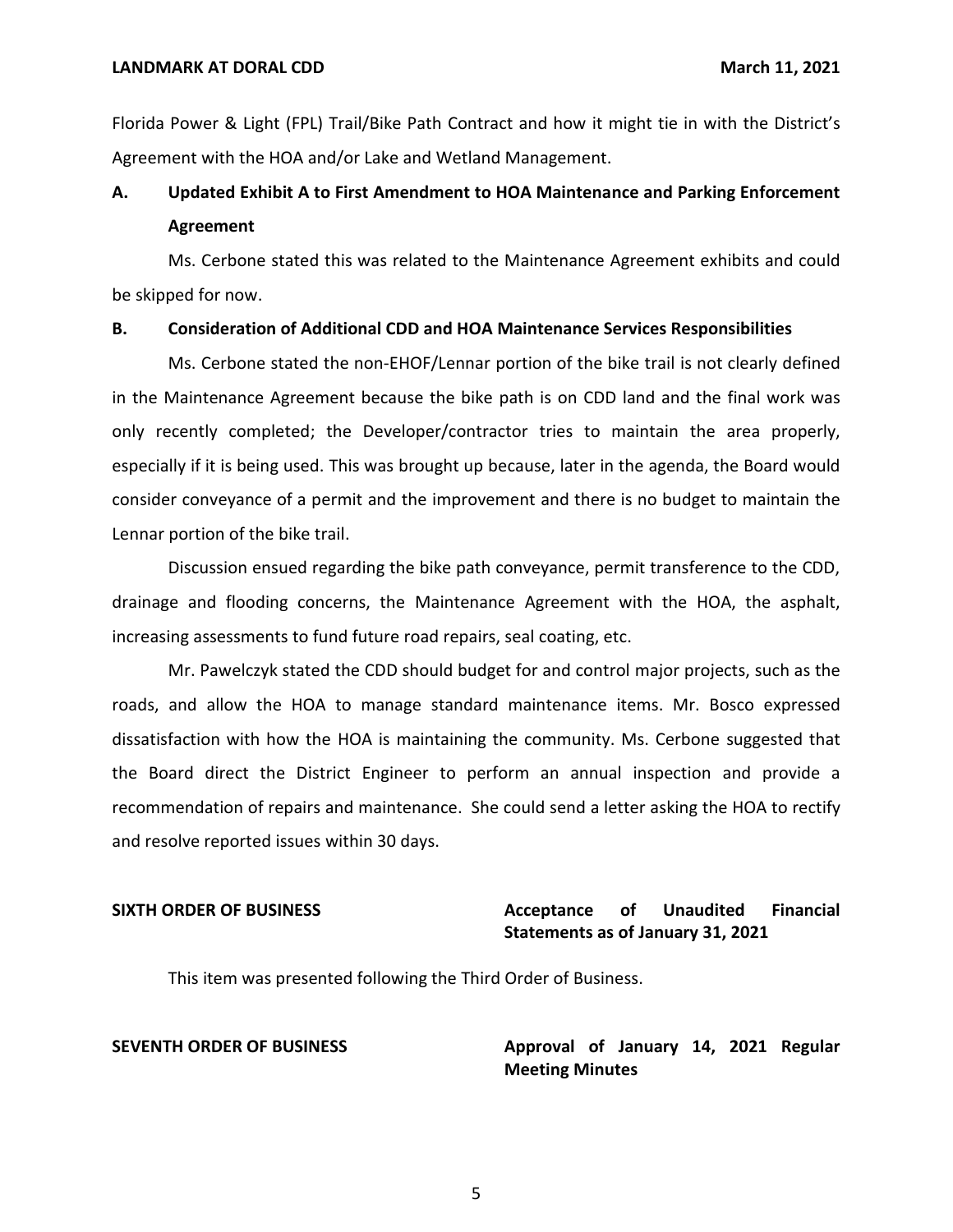This item was presented following the Third Order of Business.

#### **EIGHTH ORDER OF BUSINESS Staff Reports**

 **A. District Counsel:** *Billing, Cochran, Lyles, Mauro & Ramsey, P.A.*  There being no report, the next item followed.

#### **B. District Engineer:** *Alvarez Engineers, Inc.*

#### **I. Discussion/Consideration: Trash and Debris Clean-up of Conservation Area**

 Mr. Alvarez presented a \$1,400 Lake & Wetland Management proposal for a one-time debris cleanup and a Special Service Agreement for monthly debris removal for \$250 per month. Ms. Cerbone recapped that the Board would approve the proposal but would stipulate that the vendor provide before and after photographs of the conservation area to Management. Ms. Cerbone would send a letter and the photographs to Lennar advising that the CDD expended funds to clean up Lennar's construction debris and Management would invoice Lennar for any additional debris after the clean-up. District Counsel would review the letter.

 **On MOTION by Mr. Patterson and seconded by Ms. Garcia, with all in favor, the Lake & Wetland Management proposal for a one-time clean up, in the amount of \$1,400, and \$250 per month for debris removal services, was approved.** 

## **II. Consideration of FPL Patrol Road and Bike Path Completion and Conveyance**

# **a. Engineer Certification of Completion of Lennar Portion of FPL Patrol Road and Bike Path**

 Mr. Alvarez stated that Lennar completed the trail on CDD land and the SFWMD recognized that the work was completed and sent a letter indicating that it is time to convey the bike path to the maintenance entity. Ms. Cerbone stated that there is not a line item in the budget to maintain the bike path and the Board should consider modifying the Maintenance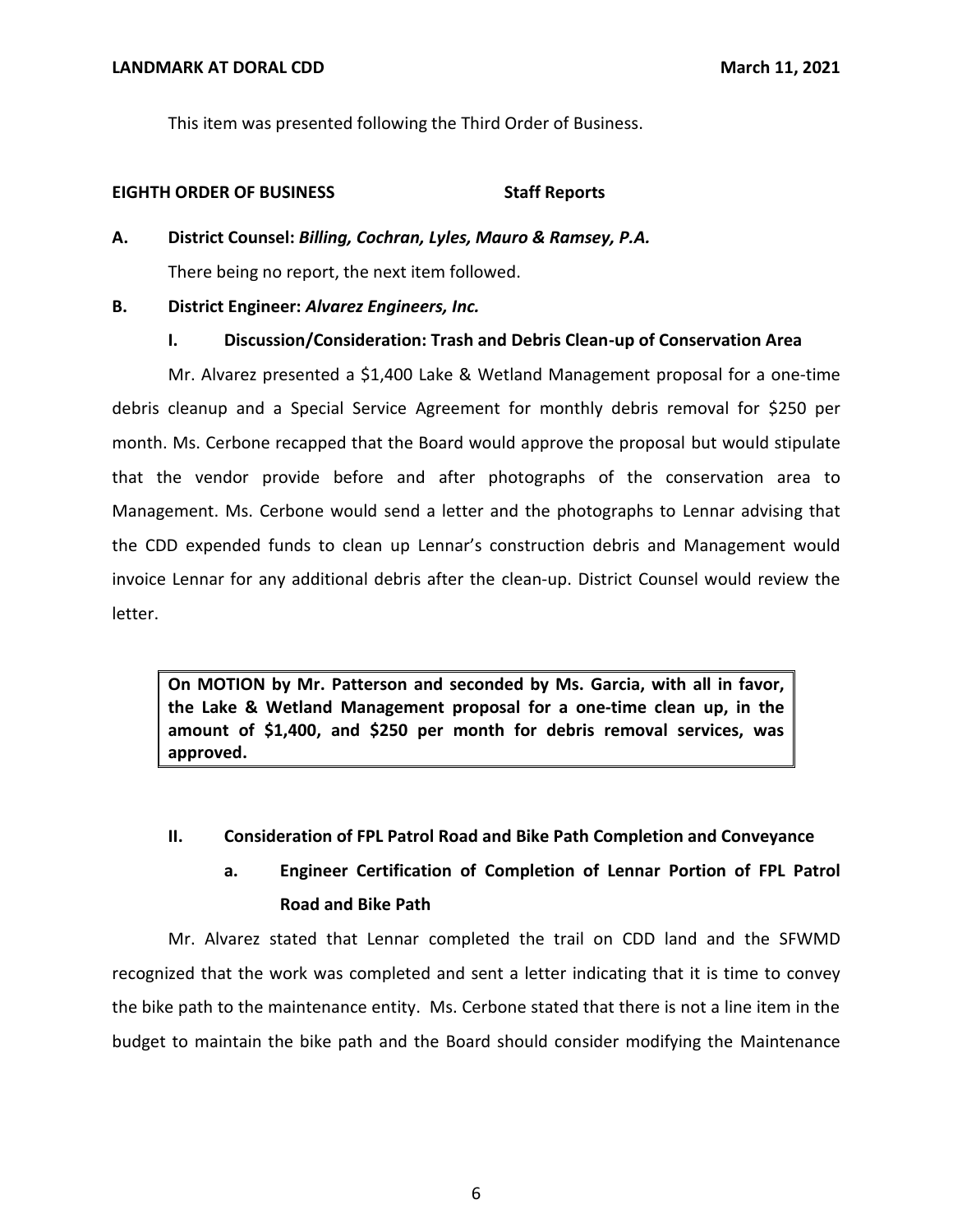Agreement because it might be in the CDD's best interest to accept the conveyance with the following two contingencies:

- 1. That the HOA approves the change in the Maintenance Agreement.
- 2. That the bike path is properly maintained.

 Discussion ensued regarding the conveyance, dirt on the bike path, maintenance scope, conservation area, asphalt, adopting a condition framework and the Developer. The Board's consensus was to direct Mr. Alvarez to conduct a walk-through of the bike trail, with Mr. Bosco, go through a checklist of maintenance items, discuss discrepancies in the construction plans with Lennar and confer with FPL and the SFWMD.

 **On MOTION by Mr. Bosco and seconded by Ms. Garcia, with all in favor, authorizing District Staff to amend the second amendment to the Maintenance Agreement with the HOA to include bike path maintenance and current and future drainage maintenance, was approved.** 

 **b. SFWMD Acceptance of Engineer Certification of Completion of FPL** 

 **Patrol Road and Application to Transfer to Permanent Operating Entity** 

No action was taken on this item.

 **c. Draft No-Lien Affidavit from Lennar for Conveyance of Bike Path** 

No action was taken on this item.

 **d. Draft Bill of Sale to Convey FPL Patrol Road and Bike Path from Lennar to the CDD** 

No action was taken on this item.

### **III. Consideration of Access to Conservation Area Authorization to SFWMD**

Regarding the Doral Cay item, Mr. Alvarez stated the following:

 $\triangleright$  The District gave the adjacent property owner control to an outfall and they possess the permit, since it is on CDD land.

 $\triangleright$  It was recommended that the CDD portion of the permit application be executed to allow the SFWMD access to the property to visit the site.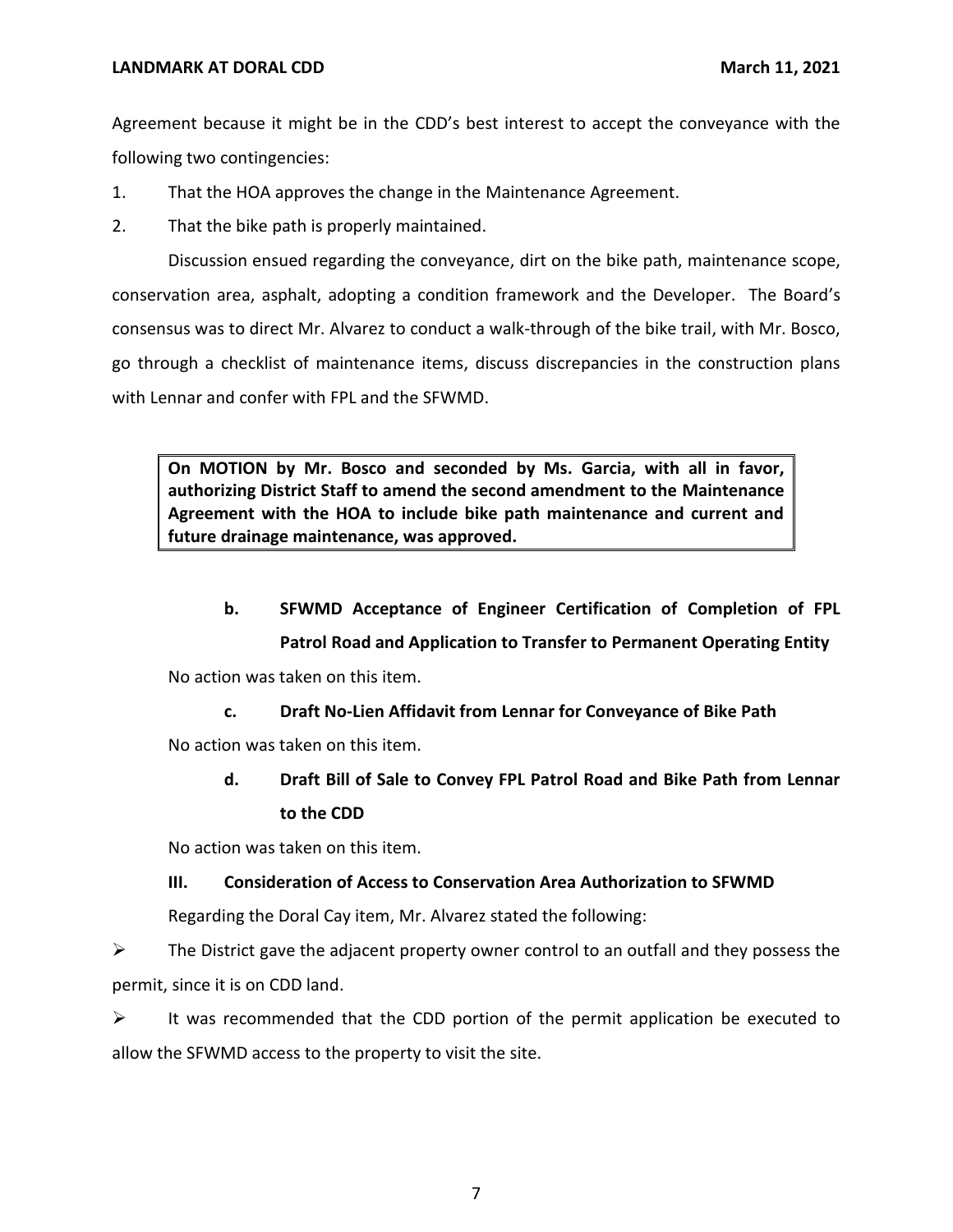Ms. Cerbone stated the CDD already received a capital contribution from the adjacent property owner to offset their percentage ownership of this area. The funds received would be placed in the construction fund. Since there are ongoing maintenance expenses and they would be charged an annual fee, the adjacent property owner asked for a one-time payment amount, instead of a monthly bill for their minimal usage of the stormwater pond. The estimated onetime figure would be \$36,000 to \$37,000.

 **On MOTION by Mr. Patterson and seconded by Mr. Bosco, with all in favor, authorizing Mr. Patterson to execute the Access to Conservation Area Authorization granting access to SFWMD, in relation to Doral Cay, was approved.** 

### **C. District Manager**: *Wrathell, Hunt and Associates, LLC*

### **I. Update: HOA Clubhouse Availability**

 Ms. Cerbone stated the Clubhouse was still not available for Board meetings. A copy of the correspondence was included in the agenda packet.

Discussion ensued regarding other potential meeting venues.

 **On MOTION by Mr. Bosco and seconded by Ms. Garcia, with all in favor, changing the meeting location, pending availability of the EHOF residential area, was approved.** 

### **II. Update: EHOF Congress Doral, LLC, Maintenance Agreement**

 Ms. Cerbone stated much progress was made working with the property owner in Ms. Garcia's area and there was no need to consider the next item. The Agreement would be executed within the next few weeks.

 Mr. Alvarez would send an Engineer's Report to Mr. Bosco and Mr. Bosco would prepare an amended and restated agreement for the Lake and Wetland contract.

 **III. Discussion/Consideration: Special Assessment to EHOF Congress Doral Retail, LLC and EHOF Congress Doral, LLC, Regarding 10' Buffer and Roadways/Sidewalks**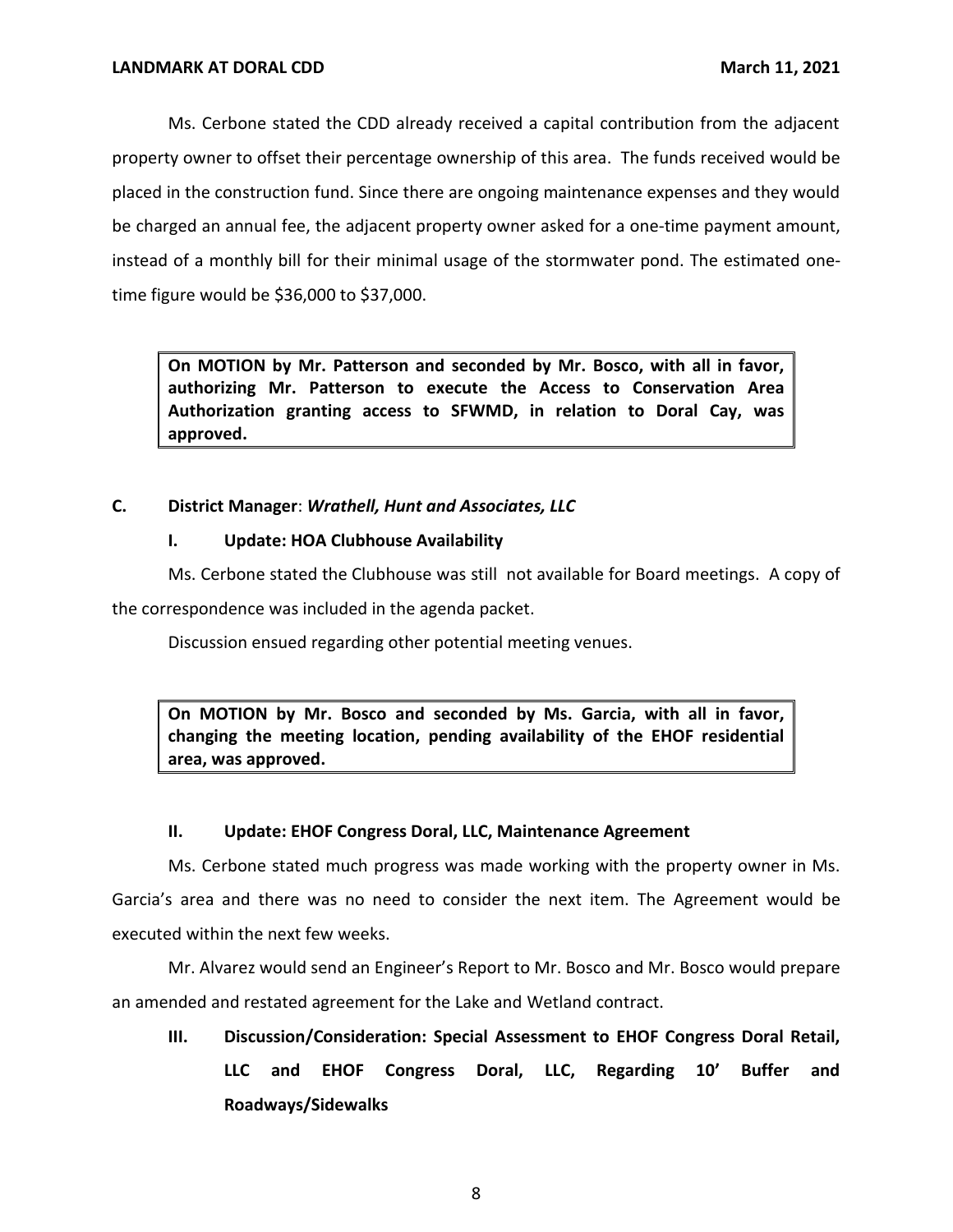This item was not necessary.

#### **IV. NEXT MEETING DATE: April 8, 2021 at 10:00 A.M.**

#### o **QUORUM CHECK**

The next meeting will be held April 8, 2021 at 10:00 a.m., unless cancelled.

### **NINTH ORDER OF BUSINESS Public Comments**

There being no public comments, the next item followed.

#### **TENTH ORDER OF BUSINESS**

Discussion ensued regarding the meeting agenda.

#### **ELEVENTH ORDER OF BUSINESS Adjournment**

There being nothing further to discuss, the meeting adjourned.

 **On MOTION by Ms. Garcia and seconded by Mr. Patterson, with all in favor, the meeting adjourned at 12:35 p.m.** 

#### [SIGNATURES APPEAR ON THE FOLLOWING PAGE]

#### **Supervisors' Requests**